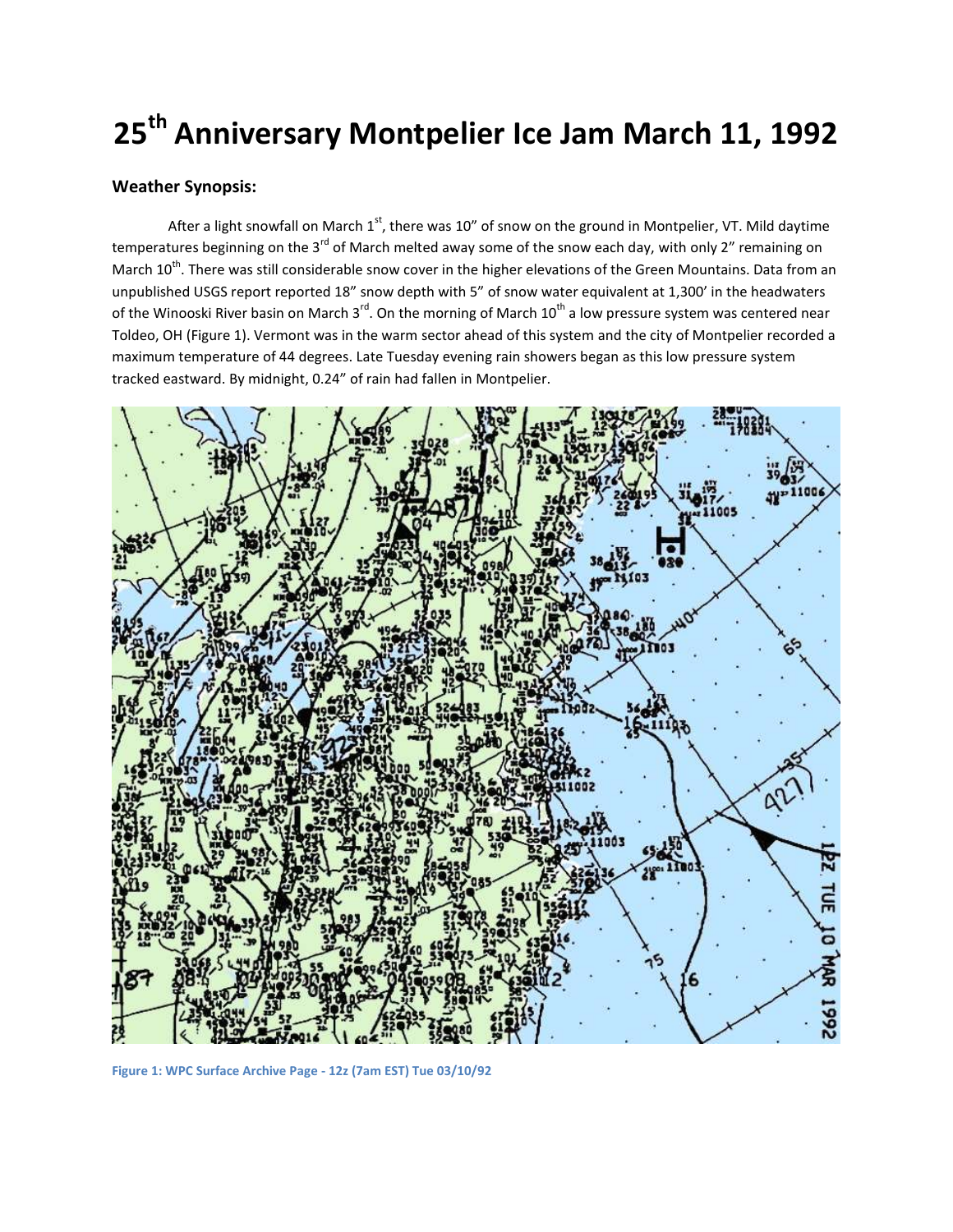The rain continued overnight as aforementioned low pressure system was centered over Eastern Pennsylvania by Wednesday morning (Figure 2). At 6am on the  $11^{th}$  there was about 0.60" of rainfall in Montpelier. An early daytime high temperature of 51 degrees was reached and all remaining snow on the ground melted adding to the runoff. During the daytime hours this low pressure system lifted northeastward across Vermont. Another 0.22" of rainfall would fall, with rainfall totaling over 1" in Montpelier before changing to snow.



**Figure 2: WPC Surface Archive Page - 12z (7am EST) Wed 03/11/92**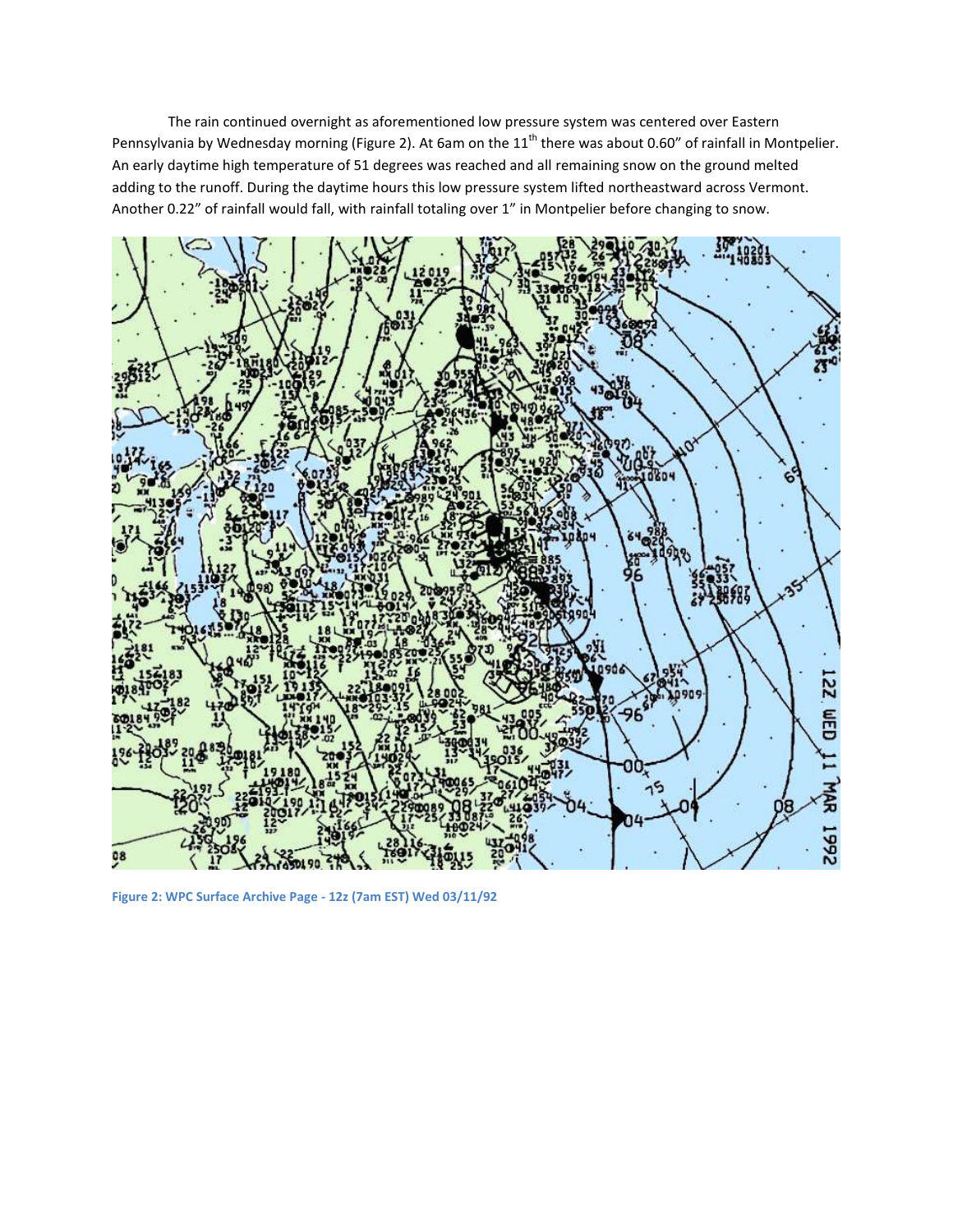| Date       |    |    |       | Max Temperature Min Temperature Avg Temperature Avg Temperature Departure HDD CDD Precipitation |    |          |      |     | Snowfall Snow Depth |
|------------|----|----|-------|-------------------------------------------------------------------------------------------------|----|----------|------|-----|---------------------|
| 1992-03-01 | 21 | -8 | 6.5   | $-17.0$                                                                                         | 58 | $\Omega$ | 0.08 | 2.4 |                     |
| 1992-03-02 | 24 |    | 10.0  | $-13.8$                                                                                         | 55 | $\Omega$ |      |     | 10                  |
| 1992-03-03 | 40 | 10 | 25.0  | 0.9.                                                                                            | 40 | o        |      |     | 10                  |
| 1992-03-04 | 37 | 9  | 23.0  | $-1.4$                                                                                          | 42 | 0        | 0.00 | 0.0 |                     |
| 1992-03-05 | 43 | 15 | 29.0  | 4.3                                                                                             | 36 | Ð        | 0.00 | 0.0 | 5                   |
| 1992-03-06 | 43 | 23 | 33.0  | 7.9                                                                                             | 32 | Ũ        |      |     |                     |
| 1992-03-07 | 36 | 28 | 32.0  | 6.6                                                                                             | 33 | ٥        | 0.13 | 0.0 |                     |
| 1992-03-08 | 40 | 32 | 36.0  | 10.3                                                                                            | 29 | ō        |      | 0.0 |                     |
| 1992-03-09 | 48 | 31 | 39.5  | 13.4                                                                                            | 25 | o        | 0.00 | 0.0 |                     |
| 1992-03-10 | 44 | 37 | 40.5. | 14.0                                                                                            | 24 | 0        | 0.24 | 0.0 |                     |
| 1992-03-11 | 51 | 16 | 33.5  | 67                                                                                              | 31 | 0        | 0.82 | 0.3 |                     |
| 1992-03-12 | 18 | 6  | 12.0  | $-15.2$                                                                                         | 53 | o        | 0.14 | 1.3 | м                   |

**Table 1: Climatological Data for Mar 1-12, 1992 Barre Montpelier Airport, VT**

## **Ice Jam Flooding:**

Local police first reported an ice jam near the Washington County Railroad Bridge, which is west of the Pioneer St Bridge (Figure 3). This initial jam released, but as the ice and water surged downstream it caused another jam near the Bailey Ave Bridge. The first flood warning was issued around 7:20 am. Water surged into downtown Montpelier as it backed up due to the jam. Within less than an hour, downtown Montpelier was inundated to a depth of 2-5 feet. The Governor of Vermont declared a state of emergency by 9 am, and evacuations continued through the morning hours. Around 3 pm, backhoes and a crane were staged to attempt to dislodge the jam below the Bailey Ave Bridge. The ice was dislodged and began flowing, but caused a secondary ice jam, exacerbating flooding in downtown Montpelier. The ice jam was once again knocked loose and as huge chunks of ice moved downstream, the railroad bridge downstream from the Bailey Ave bridge was ruined. By 5:30 pm the last ice cleared the bridge and flood waters quickly drained from the downtown area. As the ice jam released, the peak stage was 15.71' (Figure 4). The corresponding maximum discharge was 11,500 cubic feet per second, this has a recurrence interval of about 10 years (10-percent chance in a given year.) In comparison, the maximum gage height during the flood of 1927 was 27.1', which has a recurrence interval of greater than 100 years. The duration of flooding downtown was about 11 hours. When the jam released the water receded very quickly. The arrival of sharply colder temperatures reduced runoff and lessened the potential for further flooding.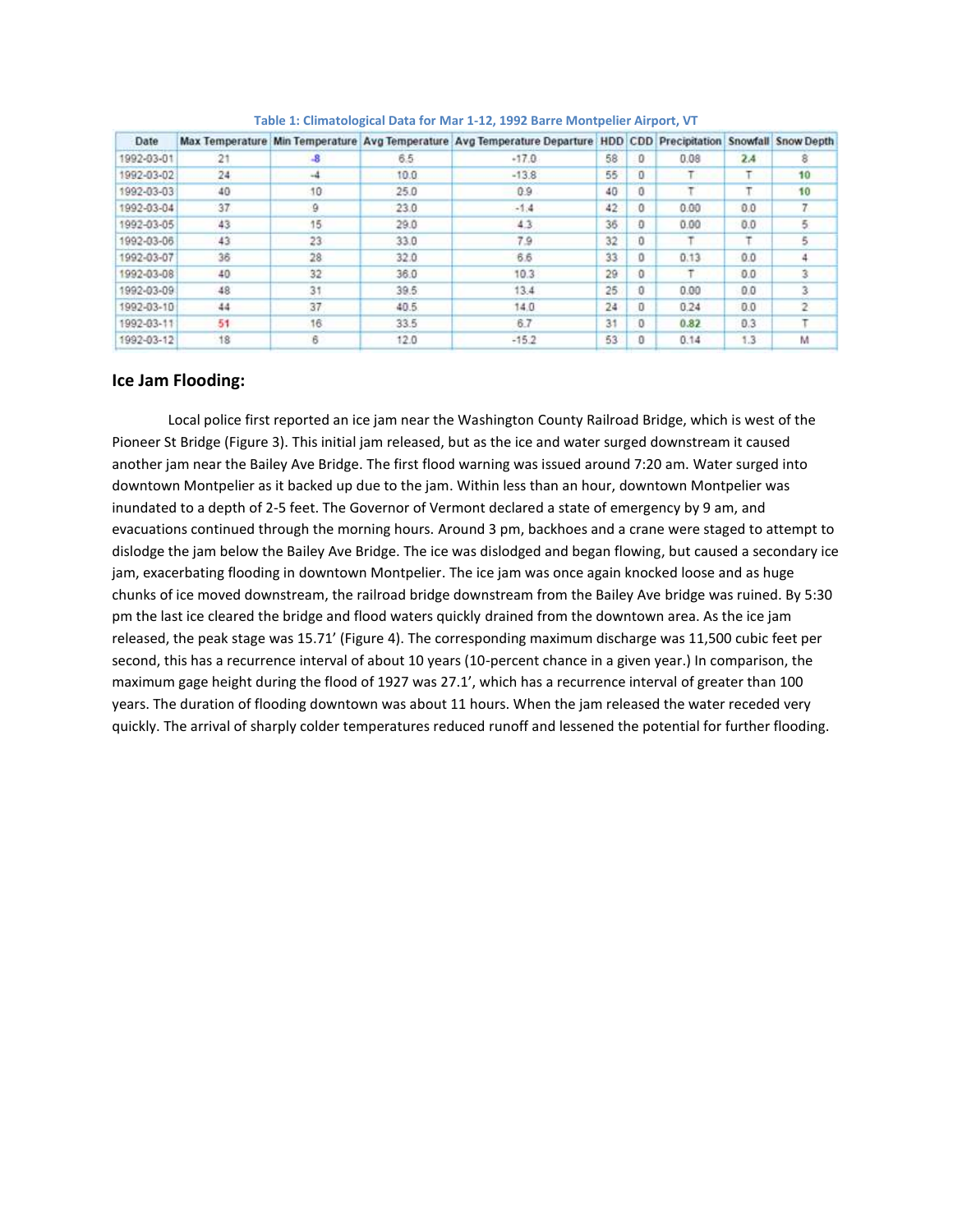

**Figure 3: Location of the Winooski River, North Branch Winooski River, and Stevens Branch in Montpelier, VT (USGS)**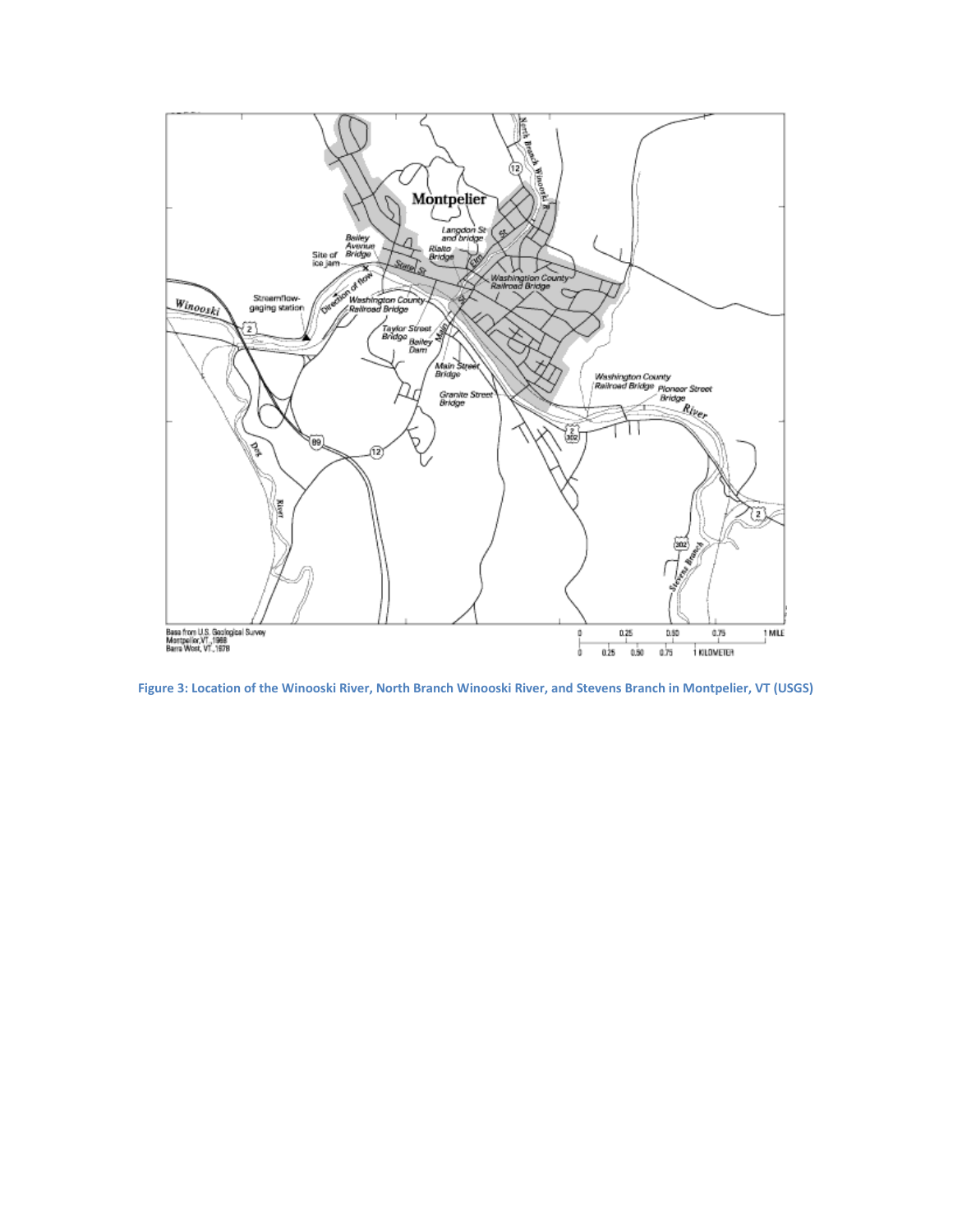

**Figure 4: Gage height, Winooski River at Montpelier, VT (source: USGS)**



**Figure 5: Approximate Flood Inundation Area, City of Montpelier VT**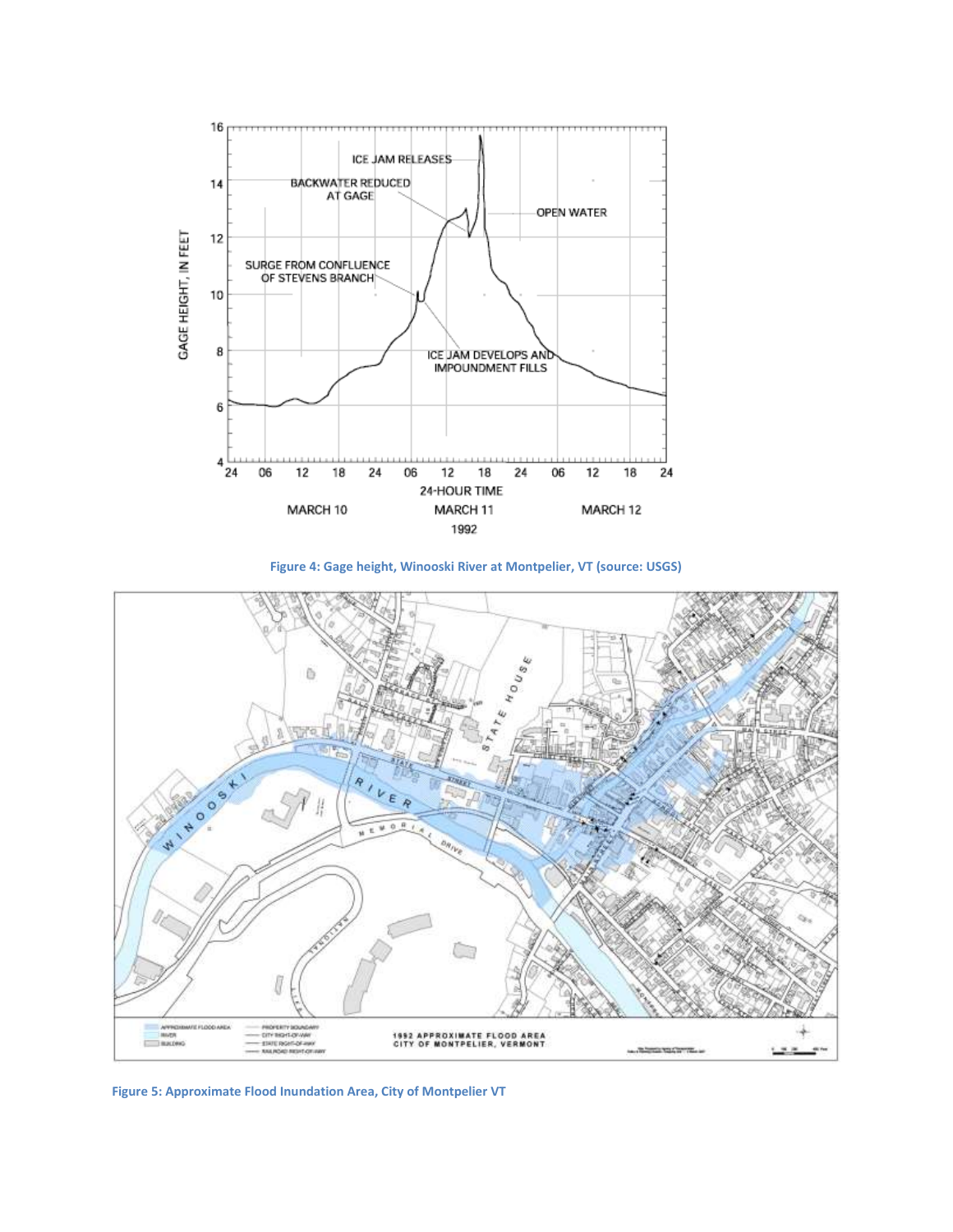#### Wednesday, March 11, 1992

- A large ice jam on the Winooski River breaks loose about the Pioneer Street Bridge and travels through 6:57 a.m. Montpelier, Ice jams just below the Bailey Avenue Bridge and dams the river.
- $7:05$  a.m. Filled with rain and snowmelt, the Winooski begins to overflow its banks along State Street and the North branch begins backing up onto Elm Street.
- Water surges dramatically into low-lying areas behind Main and State Streets, floating propane tanks from  $7:15$  a.m. moorings, flooding parked cars and innundating store basements.
- $7:23$  a.m. Radio stations are notified of a flood emergency as first warnings are issued.
- Icy flood waters hit the steam heating boiler at MacPherson's Travel on Main Street and the boiler explodes. 7:45 a.m. shattering the glass storefront and destroying the basement.
- Two to three feet of water is reported in front of Days Inn on State Street where an estimated 100 people 7:56 a.m. are stranded. Flood waters pout onto Main Street, stalling cars and making the road impassable. Backed-up water from the swollen North Branch flows upstream on Elm Street.
- 8:09 a.m. Evacuations begin of hundreds of stranded residents, workers and state employees on Main. State and Elm Street. Some wade to safety, while others are taken out by boat or by fire engines and dump trucks.
- Gov. Howard Dean declares a state of emergency in the capital and closes state offices. The National 8:30 a.m. Guard is called in to assist, and state police, game wardens and other public safety crews begin arriving to help in the disaster.
- A Red Cross emergency shelter is set up at the gymnasium at Vermont College. 8:46 a.m.
- Human chains of volunteers work successfully in frigid waters to save historic documents stored in the  $9:00 a.m.$ basement of the Pavilion Building. On Main Street, similar efforts rescue about 18,000 children's books from to noon the basement of Kellogg-Hubbard Library and thousands of videotapes in the basement of the Savoy Theater
- 10:07 a.m. Power crews shut off electricity in downtown Montpelier because of high fire and explosion hazards from leaking fuel oil and propane. Many telephone lines are out. About 200 buildings in the downtown area are flooded.
- Backhoes and a crane move into place and begin dislodging the ice jam below Bailey Avenue Bridge.  $3:00 p.m.$
- 4:57 p.m. After getting the ice flowing, a second jam occurs, sending a surge of water back up into Montpelier to cause the worst flooding of the day.
- The ice jam is knocked loose again, and begins moving downstream. 5:10 p.m.
- 5:17 p.m. Huge ice chunks grinding downriver lift and twist half the trestle railroad bridge near Bailey Avenue off its foundation, leaving it perpendicular to the rest of the bridge and pointing downstream.
- $5:31$  p.m. The last ice clears the Bailey Avenue Bridge, and flood waters rapidly drain from downtown.

**Figure 6: Timeline from City of Montpelier** 

### **Flood Damage:**

The downtown commercial district of Montpelier suffered severe damage as water levels rose to 2 to 3 feet above the main-level floors in many businesses. Buildings, streets, sidewalks, and a railroad bridge were damaged. Cleanup efforts were hampered by extremely cold temperatures and light snow. It was important to pump out basements and repair heating units quickly because the subfreezing temperatures could further damage properties. More than 200 automobiles were damaged or destroyed. Petroleum spills caused pollution and safety hazards. FEMA estimated that 8,000 gallons of fuel oil were discharged into the floodwater. In the city of Montpelier the ice jam flood caused estimated \$4 million damage. The President of the United States declared the flood affected counties a disaster area. No deaths or serious injuries were reported.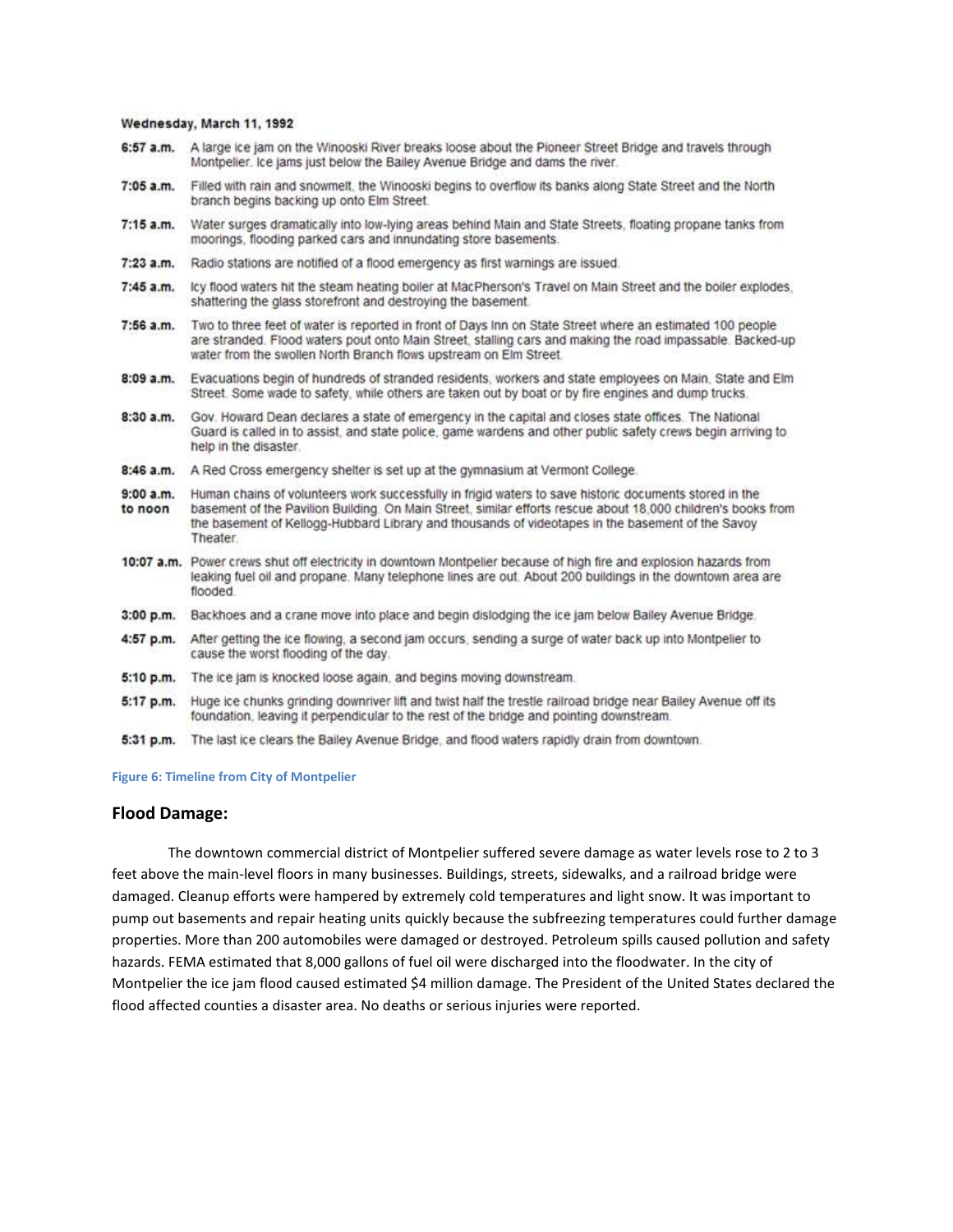# **Photos from City of Montpelier Website:**



Megan W. Picard

**Cancers on Main Street** 



Copyright 1992 Ellen Smolen



A view of the ice and the still intact railroad<br>bridge from the Taylor Street bridge. Ice chunks on the Winooski River

A backhoe works to break up the<br>ice jam at the Bailey Avenue Bridge.



Ethel Grandfield



Copyright 1992 Ellen Smolen

George W. Wood





Copyright 1992 Ellen Smolen